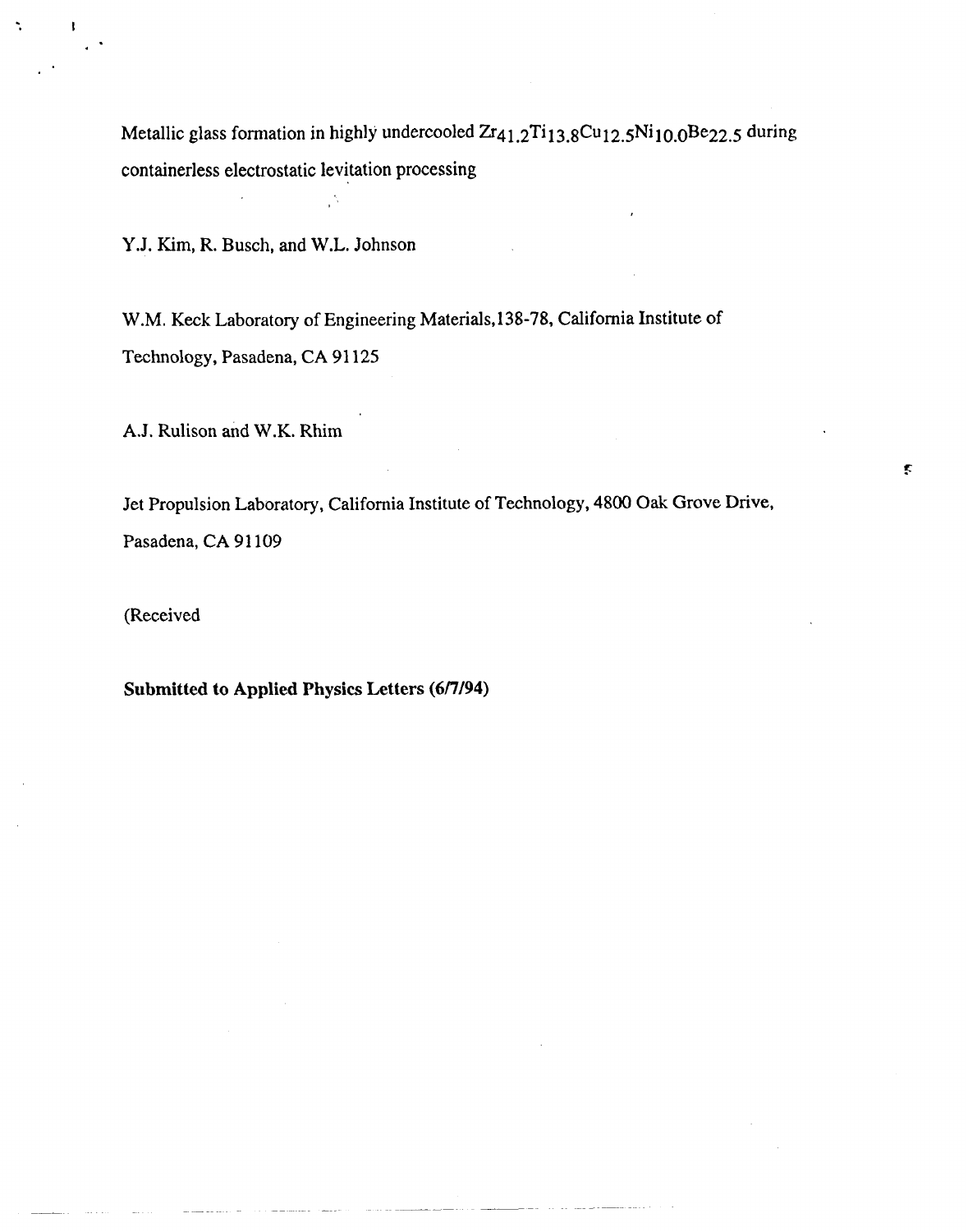Y.J. Kim et al.

## ABSTRACT

Various sample sizes of  $Zr_{41.2}Ti_{13.8}Cu_{12.5}Ni_{10.0}Be_{22.5}$  with masses up to 80 mg were undercooled below  $T_g$  (the glass transition temperature) while electrostatically levitated. The final solidification product of the sample was determined by x-ray diffraction to have an amorphous phase. Differential scanning calorimetry was used to confirm the absence of crystallinity in the processed sample. The amorphous phase could be formed only after heating the samples above the melting temperature for extended periods of time in order to break down and dissolve oxides or other contaminants which would otherwise initiate heterogeneous nucleation of crystals. Non-contact pyrometry was used to monitor the sample temperature throughout processing. The critical cooling rate required to avoid crystallization during solidification of the  $Zr_{41.2}Ti_{13.8}Cu_{12.5}Ni_{10.0}Be_{22.5}$  alloy fell between 0.9 K/s and 1.2 K/s.

PACS numbers :06.,61 .42.+h, 64.70.Pf, 64.70.Dv, 81.20.Pe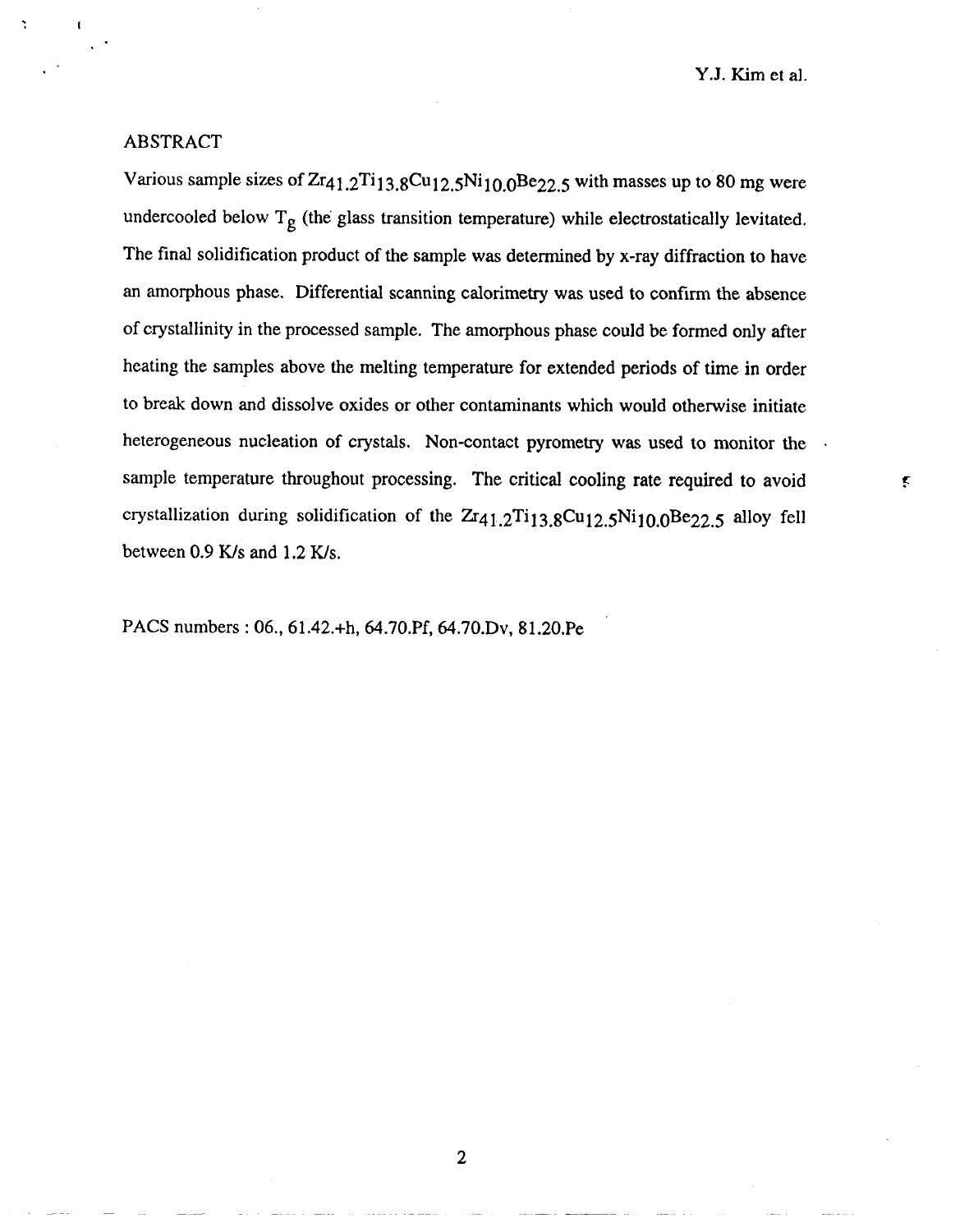Extensive effort has been devoted to the preparation and characterization of metallic glass alloys.<sup>1</sup> Conventional rapid quenching techniques such as melt spinning splat quenching, and liquid atomization have been employed to achieve the high undercooling required for glass formation by bypassing heterogeneous nucleation via rapid cooling at  $10^3$ -  $10^6$  K/s. Modest cooling rates of  $10^3$  K/s or less have been applied to attain deep undercoolings in many binary and ternary alloys such as  $Pd-Si<sup>2</sup>$ ,  $Pd-Cu-Si<sup>3</sup>$ , Au-Pb-Sb<sup>4</sup>, and Pd-Ni-P<sup>3,5</sup>. Very slow cooling rates (0.3 K/s or less) have resulted in sufficiently large undercooling to form glassy Te-Cu alloys in the form of a fine droplet emulsion<sup>6</sup>. Slow cooling methods offer a significant advantage over rapid cooling methods in permitting the experimental measurements leading to an evaluation of the  $\epsilon$ kinetic competition between crystal nucleation and glass formation in the deeply undercooled liquid state. To achieve a deeply undercooled liquid state, high-temperature high-vacuum electrostatic levitation<sup>7</sup> has been developed as a containerless process which eliminates the need for a melt containment vessel that often initiates heterogeneous nucleation. The electrostatic levitator affords virtually unlimited processing times allowing long thermal treatments and adequate time for thermophysical property measurements. Recently, the undercooled melt of a Zr-Ti-Cu-Ni-Be alloy has been found to exhibit extremely high thermal stability<sup>8</sup>. Containerless electrostatic levitation processing was applied in the present investigation to further study the undercooling behavior of the liquid alloy. Information obtained from the present analysis has been coupled with the results from an earlier study of the glass forming ability of this alloy to provide a clearer understanding of the necessary conditions for glass formation (e.g., critical cooling rate) as well as proper thermal treatment of the melt required to suppress heterogeneous nucleation of crystals.

..

i

Alloy ingots with the nominal composition  $Zr_{41.2}Ti_{13.8}Cu_{12.5}Ni_{10.0}Be_{22.5}$ were prepared from a mixture of elements of purity ranging from 99.5% to 99.9% by induction melting on a water cooled silver boat under a Ti-gettered argon gas atmosphere.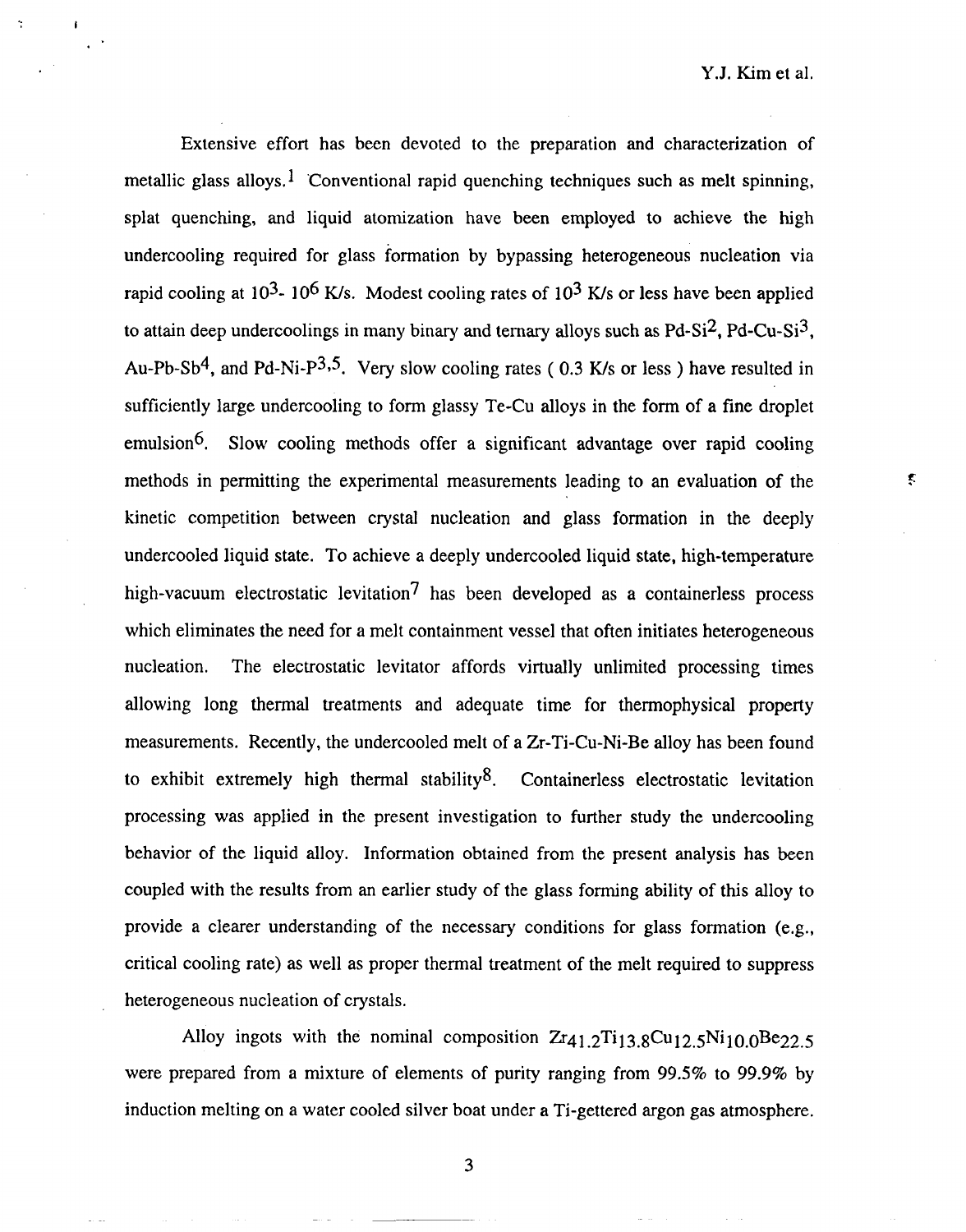Following silver boat induction melting, an ingot was cut into pieces having a typical weight of 20 - 80 mg. These small pieces were remelted under a 1 mPa vacuum in a radio frequency field  $(-2100 \text{ KHz})$  to produce spherical specimens. The spheres were then placed into the high-temperature high-vacuum electrostatic levitator (HTHVESL) developed at JPL ( Jet Propulsion Laboratory)<sup>7</sup>. Prior to processing, the HTHVESL was evacuated to an ultimate vacuum of  $6.7x10^{-3}$  mPa. Sample heating was provided by a 1 kW UV-rich high pressure xenon arc lamp (ILC, model LX 1000CF). During the melting and solidification process, the sample temperature was measured using an  $E<sup>2</sup>T$  pyrometer (model 7000ET-1HR) coupled to a readout unit (model  $E^2T-B$ ) with a nominal sensitivity range of 588 K to 1923 K. The pyrometer measures the radiance of the sample at 4 micrometers (nominally) and has an adjustable emissivity setting for computing the sample temperature from the measured radiance, The emissivity setting was held constant throughout the experiments and initially set such that the pyrometer read a known liquidus temperature ( in this particular alloy,  $T_1 = 993$  K) just after melting. As long as the sample remains liquid, the error introduced into the temperature measurement as a result of varying sample emissivity is estimated from the Hagen-Rubens emissivity relation to be less than  $2\%$  over the measured range<sup>9</sup>. The emissivity of the sample can change more substantially, however, upon solidification due to changes in the sample's electrical resisitivity and surface roughness. The temperature measured during and after crystallization, therefore, is not accurate, The processed samples were analyzed with xray diffraction (XRD) using an Inel position sensitive detector with Co K $\alpha$  radiation ( $\lambda =$ 0.1790 nm). A Perkin-Elmer DSC 4 scanning calorimeter interfaced to a personal computer for data processing and analysis was used for thermal analysis.

.

I

An example of the undercooling behavior observed during solidification is shown in Fig. 1 for a 13.5 mg sample of  $Zr_{41.2}Ti_{13.8}Cu_{12.5}Ni_{10.0}Be_{22.5}$ . The appearance of recalescence due to crystallization during cooling is indicated in cooling curves A and B. Due to the high vacuum condition during processing, the cooling was purely radiative and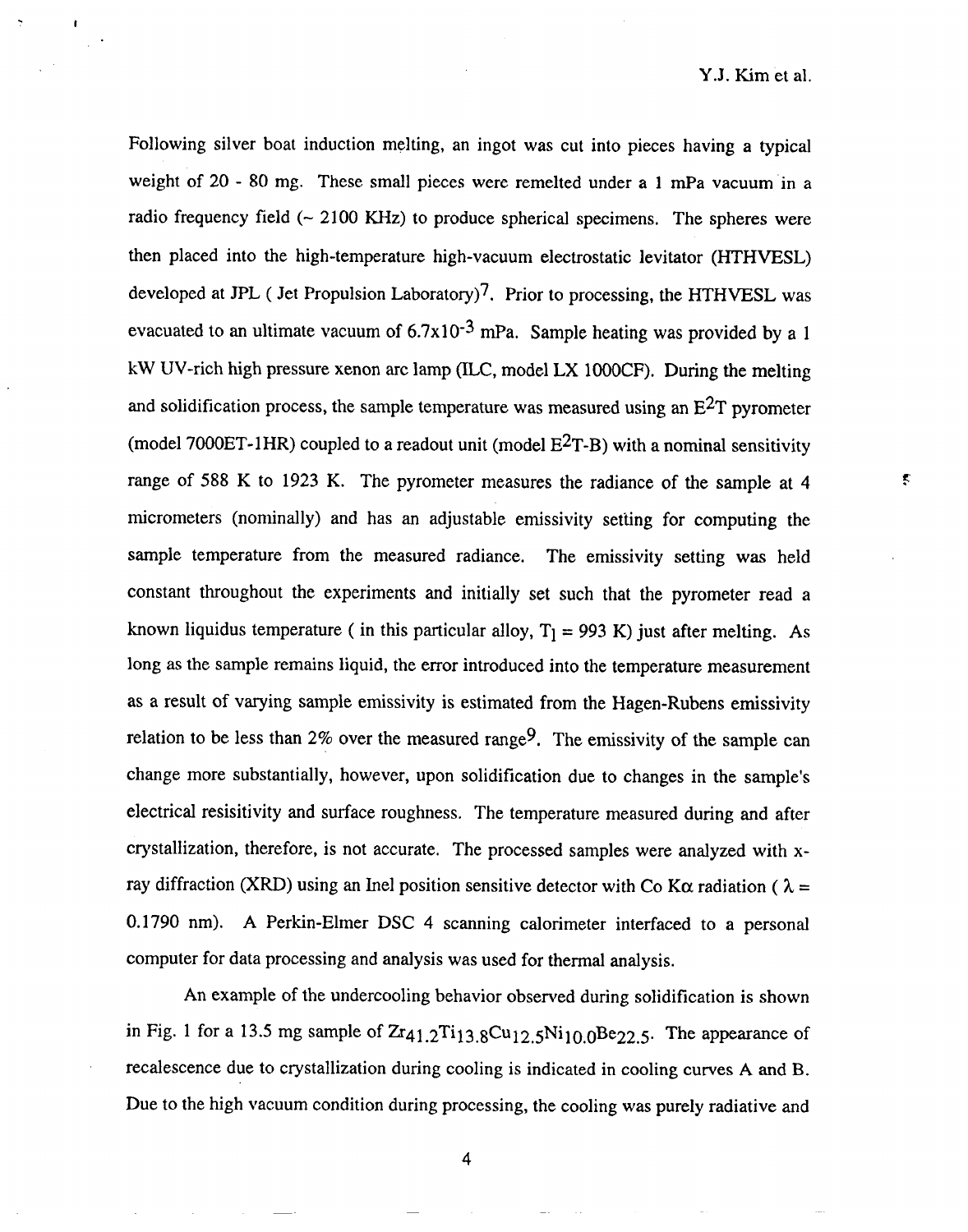£.

was achieved by simply blocking the heating source. Cooling curve A, obtained from the fresh sample, shows that the crystallization is initiated at approximately 893 K. After the first melting and cooling cycle was completed, the same sample was remelted and maintained in the liquid state at 1223 K for about 15 minutes. Subsequent radiative cooling indicated a crystallization temperature of about 883 K. The same sample was then remelted and maintained at 1223 K for one hour. The sample was then found to solidify without any recalescence during radiative cooling as shown in cooling curve C in Fig. 1.

.

An x-ray diffraction pattern of the sample obtained following cooling curve C in Fig, 1 shows only the broad diffraction maxima typical of an amorphous alloy as shown in Fig. 2. To confirm the amorphous state of this sample, differential scanning calorimetry (DSC) was carried out, Fig. 3 shows a DSC thermogram of the same sample, which exhibits the onset of a glass transition at 621 K using a 0.67 K/s heating rate. This value is comparable (about 7 K lower) to the  $T_g$  of an amorphous reference sample that was prepared by water quenching in a silica tube.<sup>8</sup> The difference may be due to the much slower cooling rate obtained by containerless processing (i.e., radiative cooling at a rate of about 10 K/s) resulting in a more relaxed amorphous state with a lower  $T_g$  than that from water quenching which provides a cooling rate of the order of 100 K/s. 12 A total specific heat increase through the glass transition of 21.3 J mole<sup>-1</sup> K<sup>-1</sup> in the containerlessly processed sample equals the value obtained from the amorphous reference sample within the experimental error of 2 %. In addition, both alloys show identical crystallization behavior (with the same amounts of heat release in the different crystallization peaks). Thus, it can be concluded that a filly amorphous alloy was obtained by cooling in the HTHVESL. This implies that the various catalytic nucleants such as oxide particles or other foreign debris which initiate nucleation were gradually dissolved into the liquid solution during processing above the melting point. With the elimination of heterogeneous nucleants, the sample undercooks below the glass transition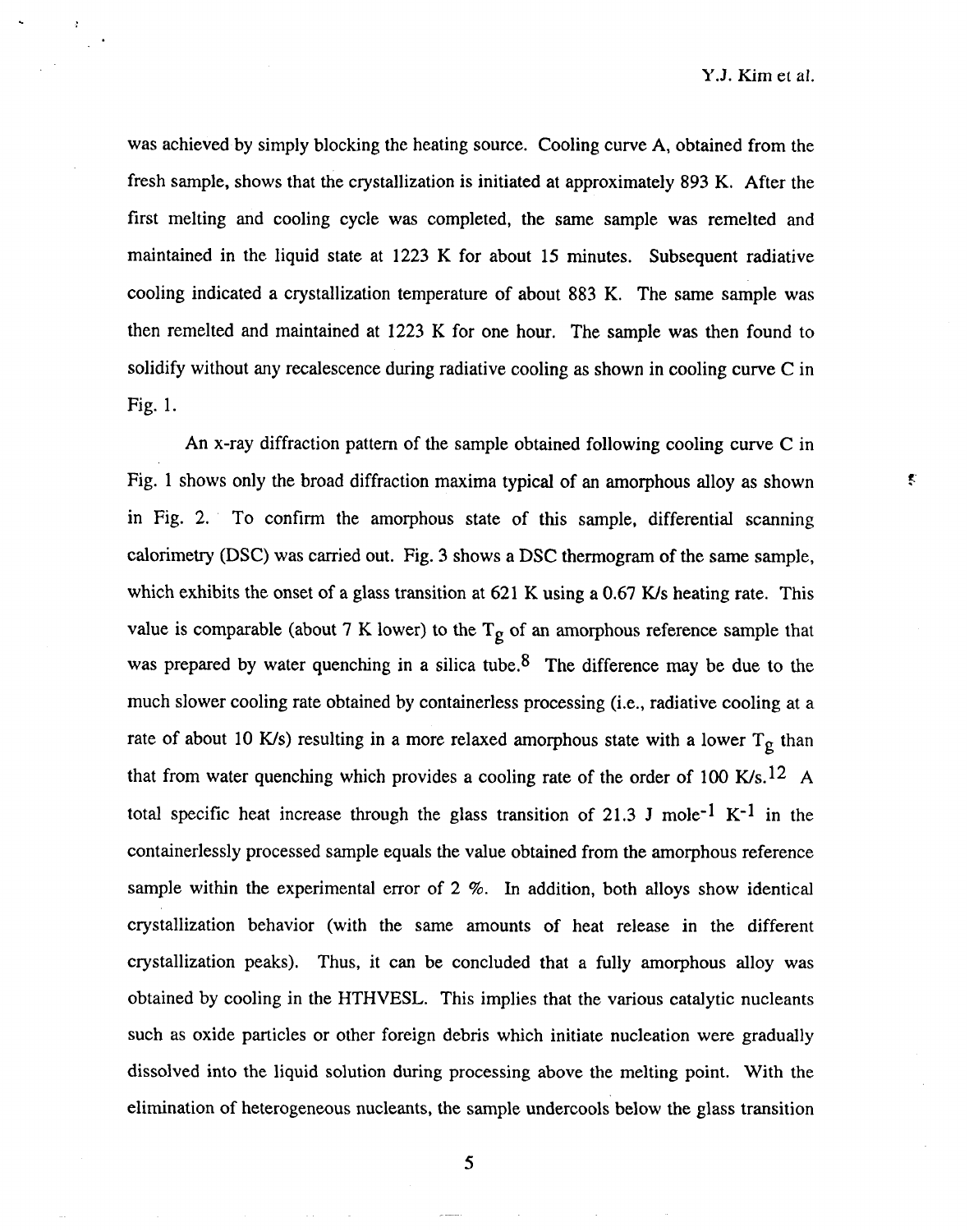ŧ.

temperature,  $T_g$ , thus forming a glassy alloy. It should be noted also that the process of solidification was carried out under high vacuum conditions  $(9.3 \times 10^{-2} \text{ mPa})$  to minimize the deposition of impurities on the surface of the sample.

An optical micrograph of a typical glassy sample is shown in Fig. 4. Exceptional smoothness and no crystallinity were observed at the surface of sample. The surface topology was analyzed using atomic force microscope (AFM) indicating that the surface smoothness was about  $\pm$  5 nm with the typical variation occurring over micrometer length scales.<sup>10</sup>

Of practical importance is the critical cooling rate for amorphous phase formation. Turnbull used the classical nucleation and growth theory of crystalline phases in an undercooled liquid to analyze the glass forming ability of metallic materials  $11$ . For kinetic analyses ( e.g., construction of time-temperature-transformation (T-T-T) diagrams for the initiation of crystallization), numerical values must be assigned to various thermodynamic and kinetic transport parameters, such as the driving free energy for crystallization,  $\Delta G_V$ , the liquid-solid interfacial energy,  $\sigma_{1/s}$ , and the liquid viscosity,  $\eta$ , in the undercooled region. At present, the magnitude of these parameters are uncertain (especially for highly undercooled liquids) due to limited experimental data. As a result, a kinetic analysis may be expected to provide no more than an approximate, order of magnitude, estimate for the critical cooling rate to bypass crystallization. Using unique experimental capabilities of HTHVESL at JPL, (i.e., sample heating, cooling, and levitation are decoupled), it was possible to measure the critical cooling rate to bypass crystallization by directly varying the cooling rate, Fig. 5 shows the cooling curves obtained at two different cooling rates for a 42.4 mg sample of  $Zr_{41.2}Ti_{13.8}Cu_{12.5}Ni_{10.0}Be_{22.5}$ . Cooling curve A was attained with a cooling rate of 0.9 K/s while cooling curve B with a slightly faster cooling rate of 1.2 K/s. This indicates that a critical cooling rate in excess of 0.9 K/s but less than 1.2 K/s is required to avoid crystallization during solidification of the  $Zr_{41.2}Ti_{13.8}Cu_{12.5}Ni_{10.0}Be_{22.5}$  alloy. The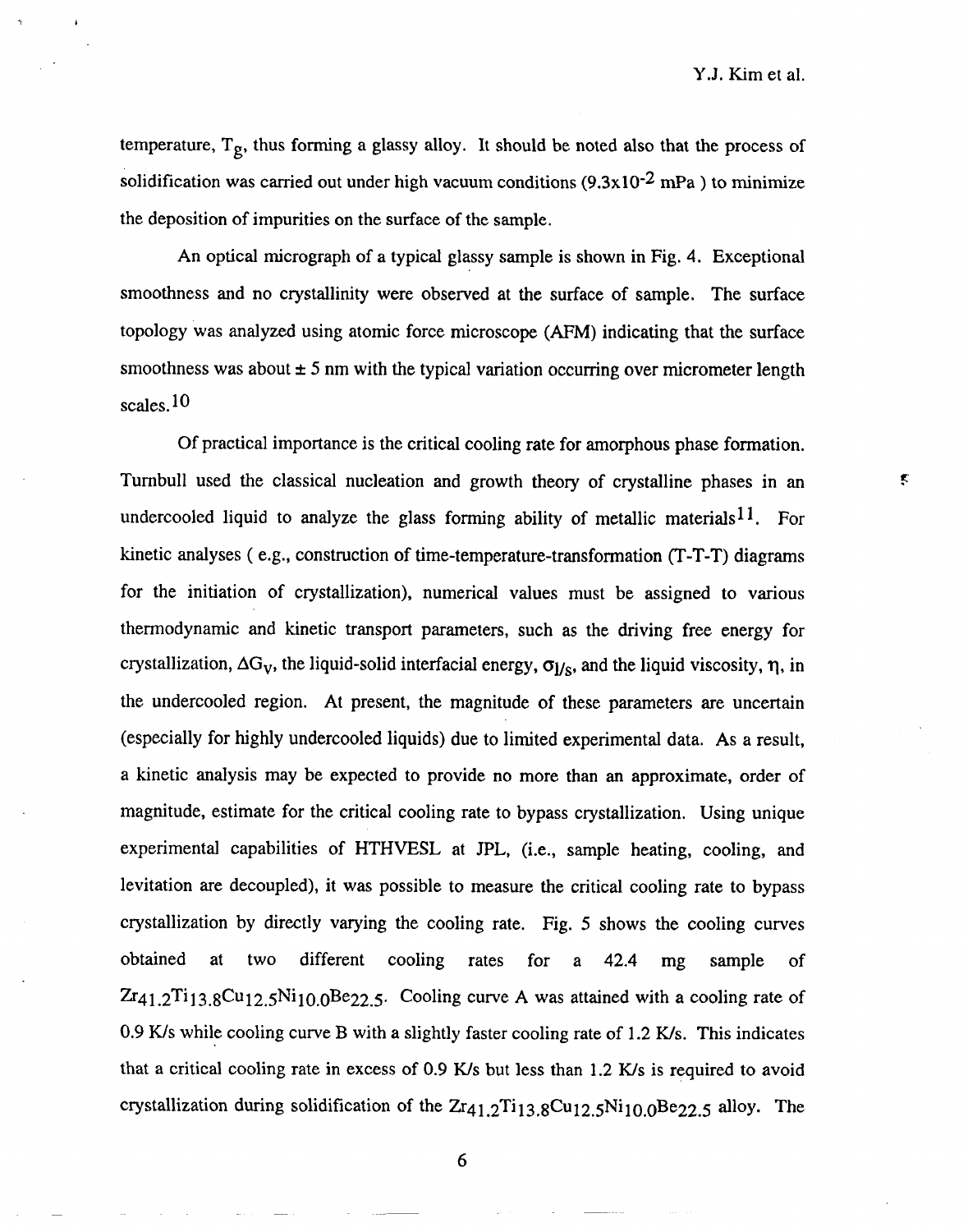processed sample was analyzed by XRD and DSC. The results indicated a fully amorphous state after cooling at 1.2 K/s. In addition, taking  $T_g = 625$  K and  $T_l = 993$  K, Fig. 5 shows the total time for cooling without any crystallization (i.e., between  $T_1$  and  $T_g$ ) to be approximately 5 minutes. To our knowledge, this is the longest duration cooling cycle reported for an undercooled liquid alloy of scaled-up sample size (mm sizes in diameter). The exceptionally high thermal stability of the undercooled liquid has been explained by (i) a very small driving force of crystallization ( for example, at 780 K  $\Delta G^{1\rightarrow X} \approx 1.0 \text{ kJ mole}^{-1}$ , where  $\Delta G^{1\rightarrow X}$  is the free energy difference between liquid and crystalline phase in undercooled regime) and (ii) the complexity of the five component alloy which results in sluggish crystallization $8$ .

Based on the present investigation, several comments can be made in regard to containerless processing using HTHVESL as applied to amorphous materials. It has been observed that the application of the HTHVESL technique to the  $Zr_{41.2}Ti_{13.8}Cu_{12.5}Ni_{10.0}Be_{22.5}$  alloy has yielded samples sufficiently free of active nucleation catalysts so that configurational freezing (i.e., vitrification) can occur during a slow cooling of relatively scaled-up samples ( up to 80 mg ). As the duration of holding the molten metal above the liquidus temperature increased, it was possible to "clean" the sample and to avoid heterogeneous nucleation resulting from the oxide particles or other contaminants during solidification. Since the thermal history (heating and cooling) is completely decoupled from the levitation of the sample in HTHVESL, and the  $Zr_{41.2}Ti_{13.8}Cu_{12.5}Ni_{10.0}Be_{22.5}$  alloy shows exceptionally high thermal stability of undercooled melt, a new opportunity for studying the undercooling and solidification behavior as well as for making experimental measurements of therrnophysical properties of the undercooled liquid from T<sub>1</sub> to T<sub>g</sub> has become available <sup>12</sup>. For example, in this letter, we have demonstrated direct experimental measurement of the critical cooling rate for glass formation in a newly developed alloy  $(Zr_{41.2}Ti_{13.8}Cu_{12.5}Ni_{10.0}Be_{22.5})$  by applying the containerless HTHVESL processing technique.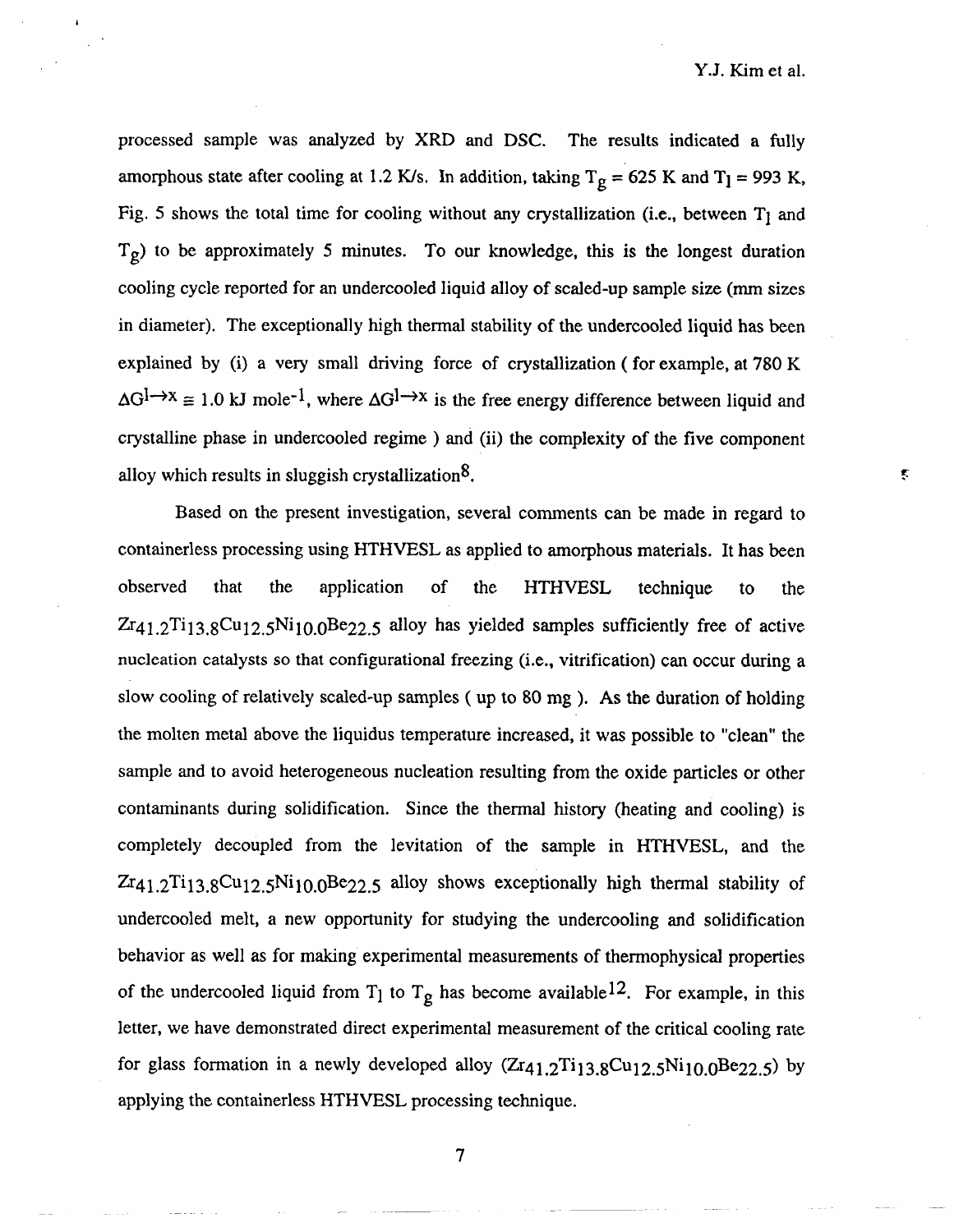Ķ

The authors gratefully acknowledge the support of the National Aeronautics and Space Adrninistration ( Grant No. NAG8-954 ). This work was carried out at the Jet Propulsion Laboratory, California Institute of Technology, under contract with the National Aeronautic and Space Administration.

.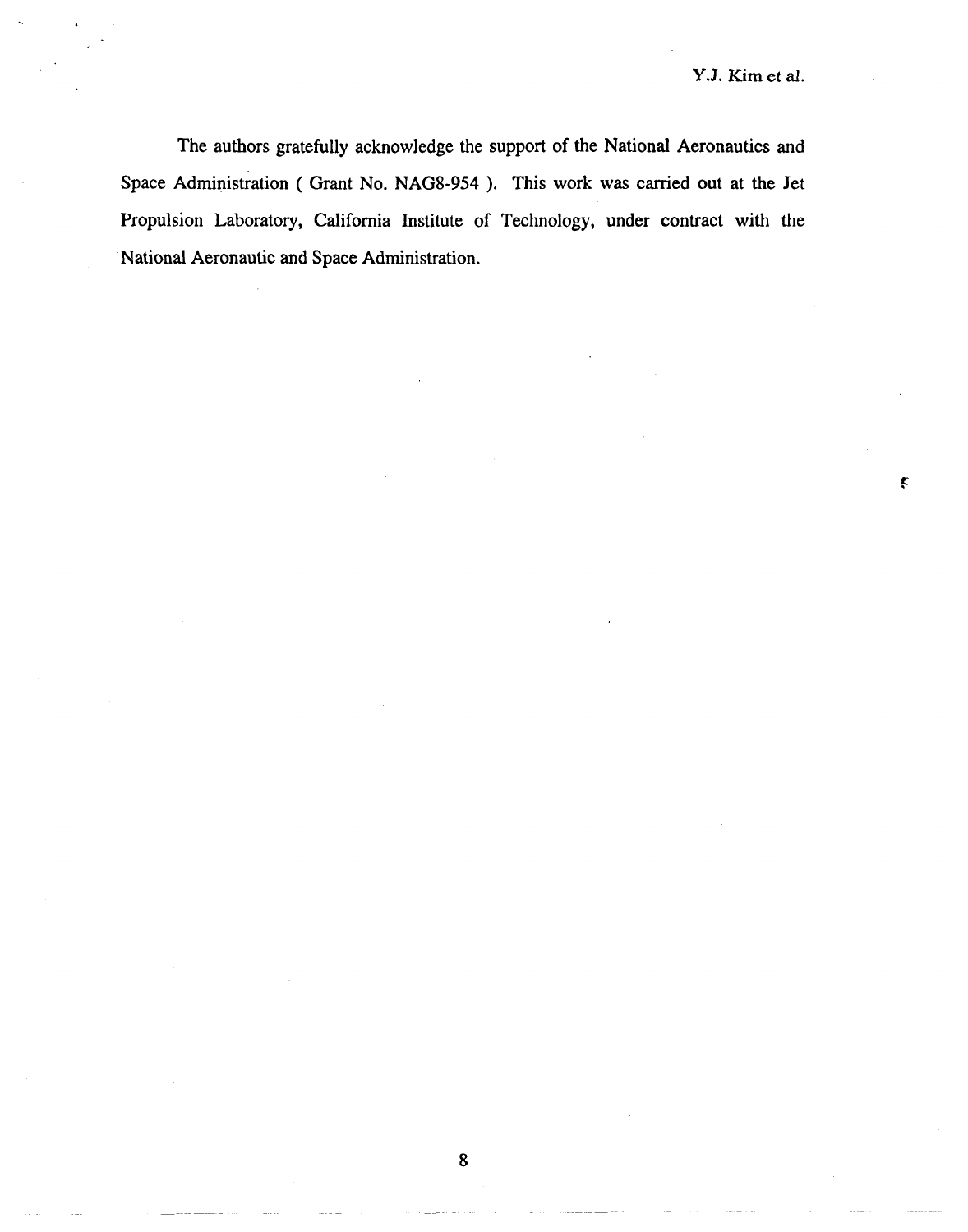## FIGURE CAPTIONS

- Fig.1. Temperature profiles for radiative cooling of a  $Zr_{41.2}Ti_{13.8}Cu_{12.5}Ni_{10.0}Be_{22.5}$ alloy sample  $(13.5 \text{ mg})$ : curve A is from the first cooling of a fresh sample, curve B is from the second cooling after remelting of the sample for a duration of 15 minutes, and curve C is from the third cooling (after remelting for 1 hour) indicating the liquid is undercooled to the  $T_g$  regime without crystallization.
- Fig.2. XRD pattern ( Co K $\alpha$  radiation ) of the Zr<sub>41,2</sub>Ti<sub>13.8</sub>Cu<sub>12.5</sub>Ni<sub>10.0</sub>Be<sub>22.5</sub> alloy sample processed containerlessly in the high-temperature high-vacuum electrostatic levitator.
- Fig.3. DSC thermogram ( heating rate of 0.67 K/s ) of the  $Zr_{41.2}Ti_{13.8}Cu_{12.5}Ni_{10.0}Be_{22.5}$  alloy sample processed containerlessly in the hightemperature high-vacuum electrostatic levitator. The insert shows the endothermic jump in the signal due to the specific heat increase when the alloy passes the glass transition.
- Fig.4. Optical micrograph of the glassy  $Zr_{41.2}Ti_{13.8}Cu_{12.5}Ni_{10.0}Be_{22.5}$  alloy sample processed containerlessly in the high-temperature high-vacuum electrostatic levitator.
- Fig.5. Temperature profiles obtained at two different cooling rates : curve A is for cooling rate of 0.9 K/s and curve B is for 1.2 K/s.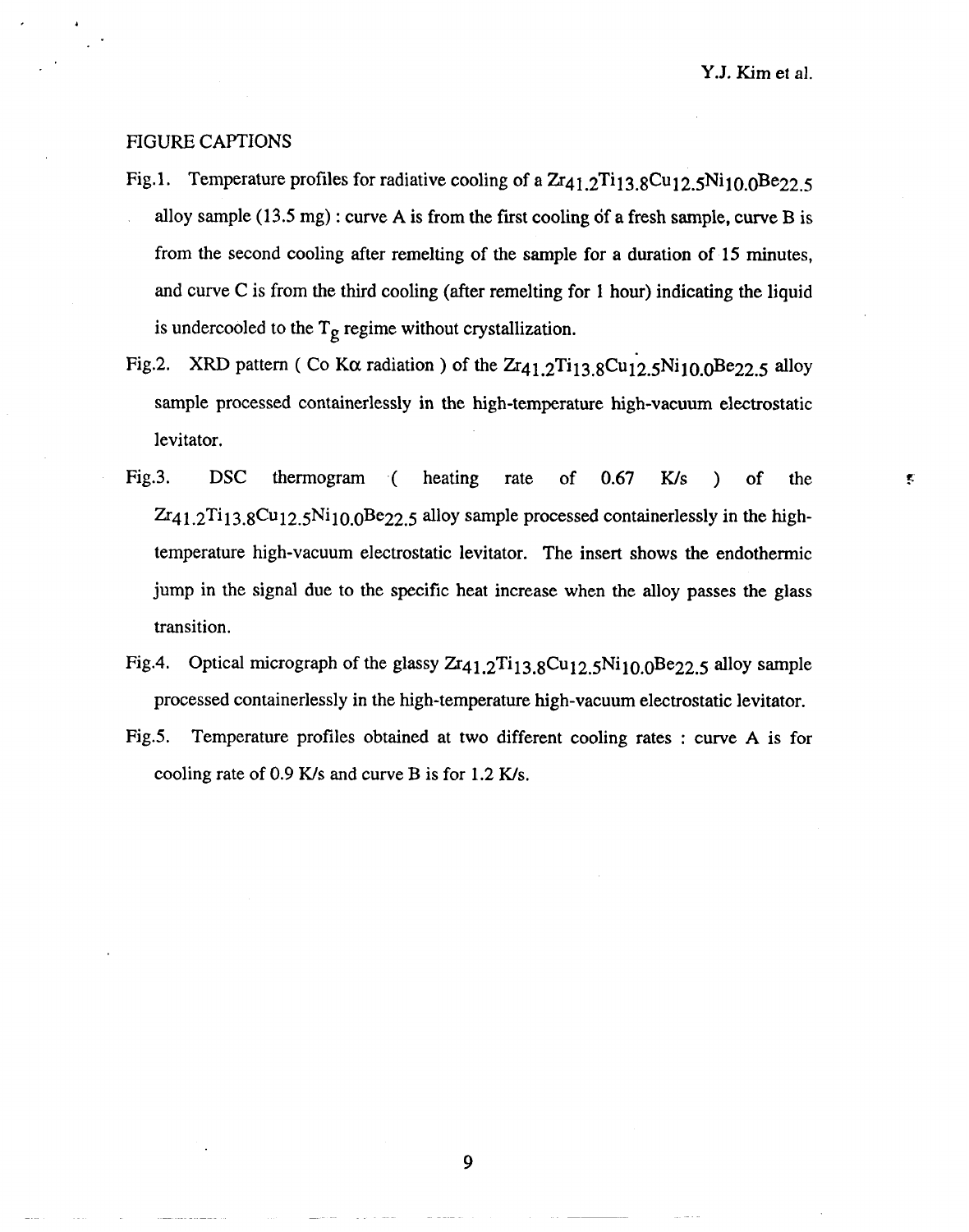## **REFERENCES**

- 1. W.L. Johnson, Prog. Mater. Sci. 30, 81(1981)
- 2. A,J. Drehrnan and D, Turnbull, Scripts Met, 15, 543(1981)
- 3. H.S. Chen, Acts Metall, 22, 1505(1974)
- 4, M.C, Lee, J.M. Kendall, and W.L. Johnson, Appl. Phys, Lett. 40, 382(1982)
- 5. A,J. Drehrnan and A.L. Greer, Acts Metall. 32, 323(1984)
- 6. J.H. Perepezko and J.S. Smith, J, Non-Crystalline Solids 44, 65(1981)
- 7. W.K. Rhim, S.K. Chung, D. Barber, K.F. Man, G. Gutt, A. Rulison, and R.E. Spjut, Rev. Sci. Instrum. 64, 2961(1993)
- 8. A. Peker and W.L. Johnson, Appl. Phys. Lett.  $63, 2342(1993)$   $\epsilon$
- 9. R, Siegel and J.R, Howell, in Thermal Radiation Heat Transfer, 2nd edition, Hemisphere Publishing Corporation, New York, 1981
- 10. Y.J. Kim, L.M. Marissa, and W.L. Johnson (unpublished research)
- 11. D. Turnbull and M.H, Cohen, in Modern Aspect of the Vitreous State, eds., J.D. Mackenzie, Butterworths, London, 1960
- 12. Y.J. Kim, A.J. Rulison, R. Busch, W.K. Rhim, and W.L. Johnson (to be published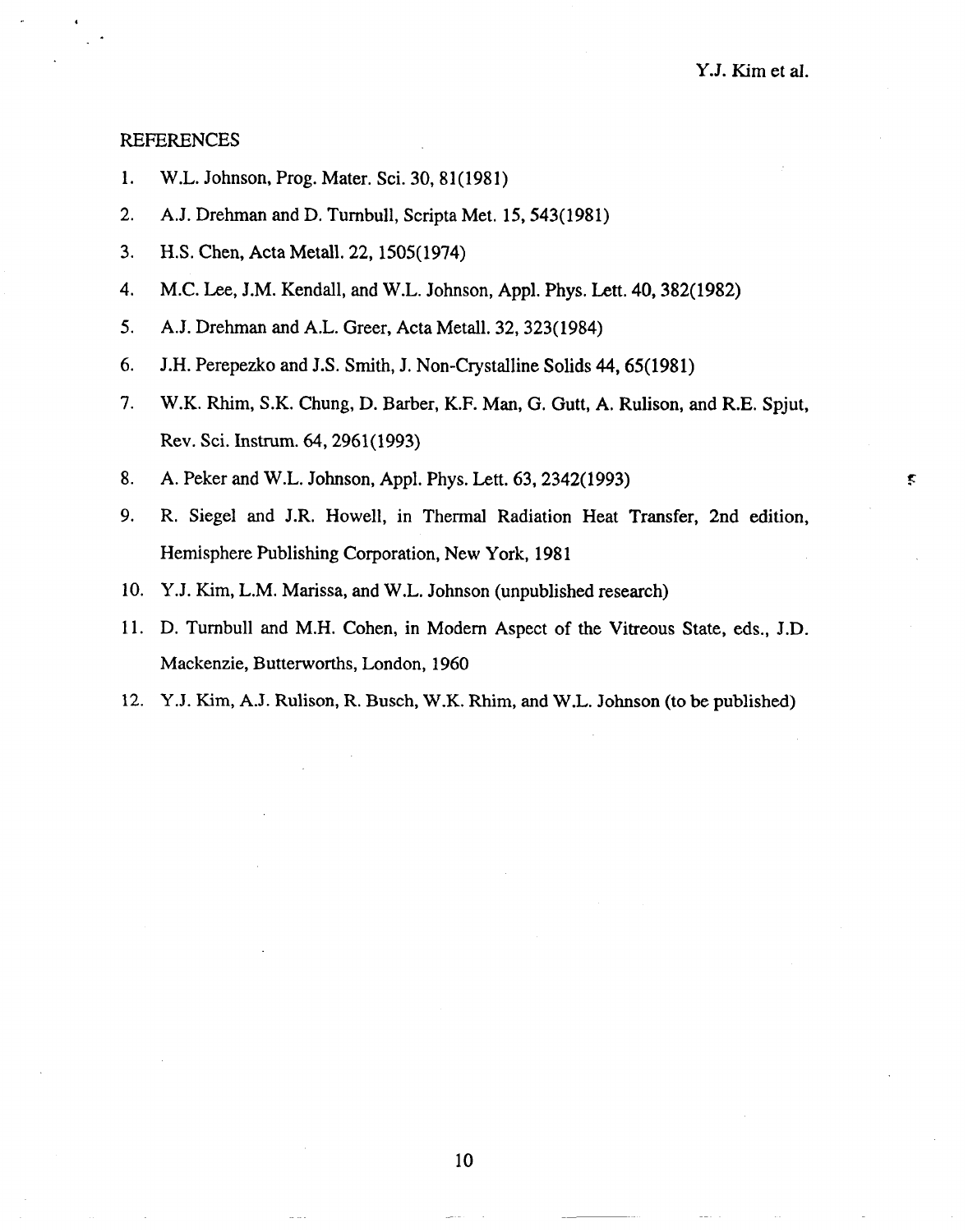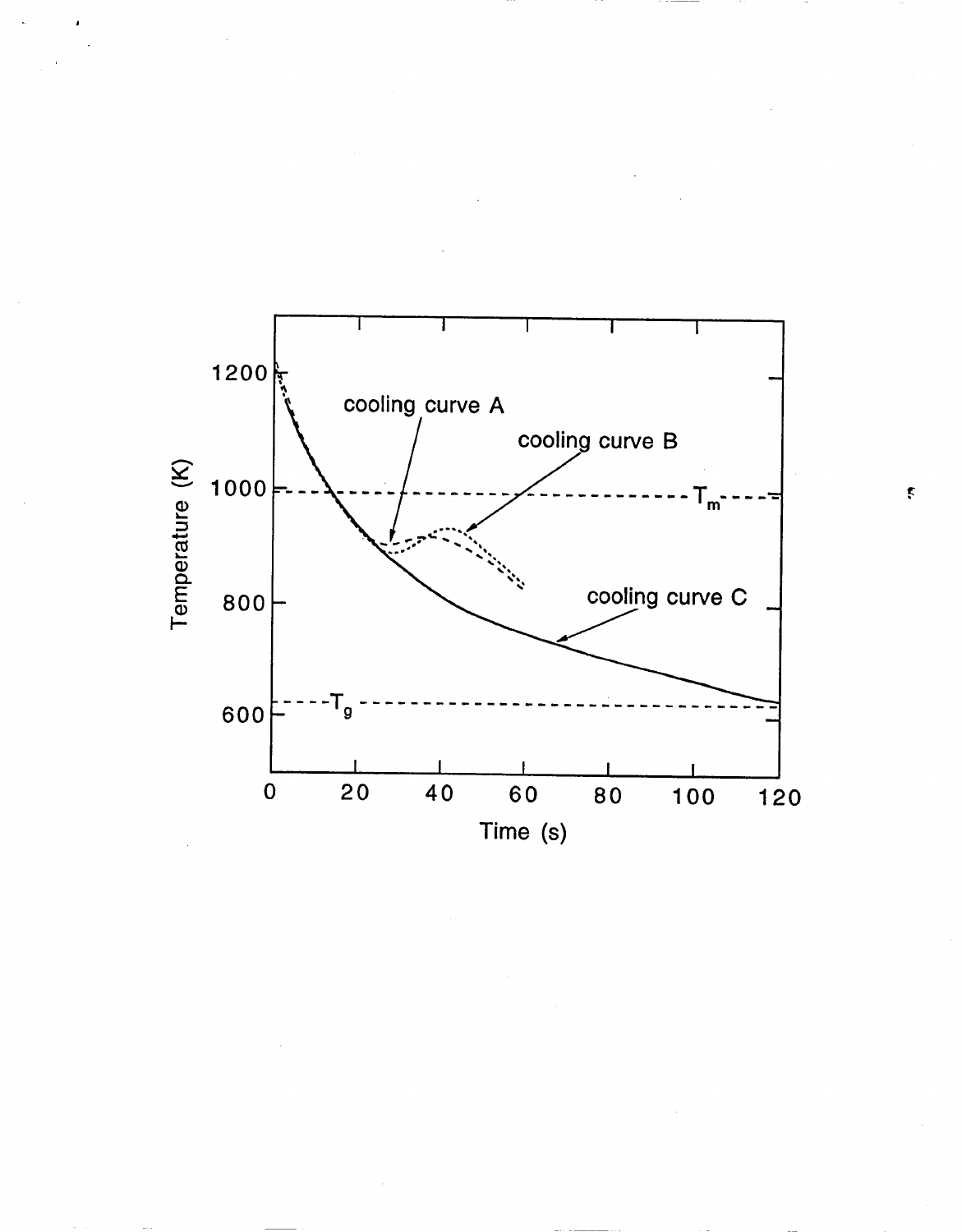

 $\tilde{\mathbf{r}}$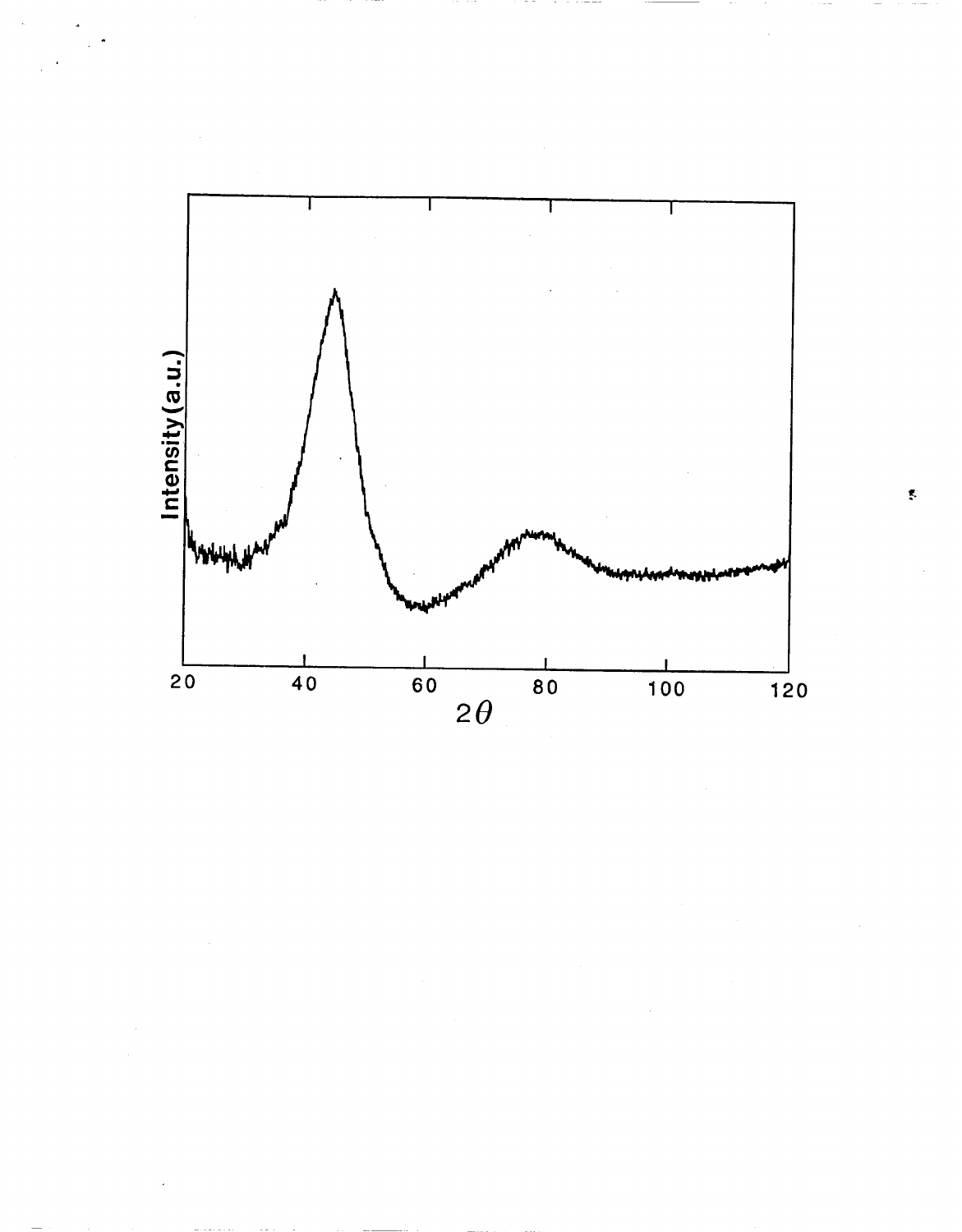



 $\mathbf{r}$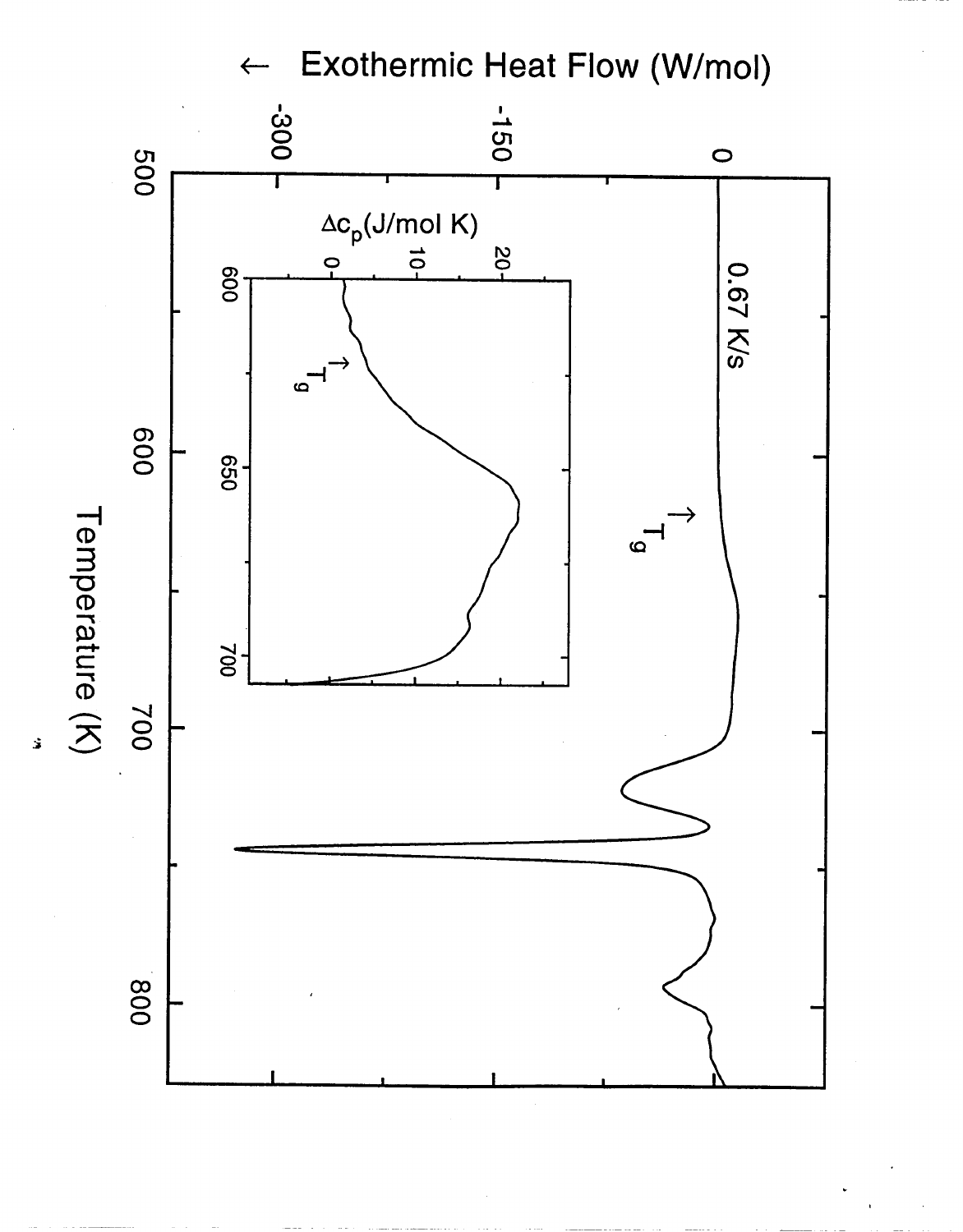

**1mm** 

ţ.